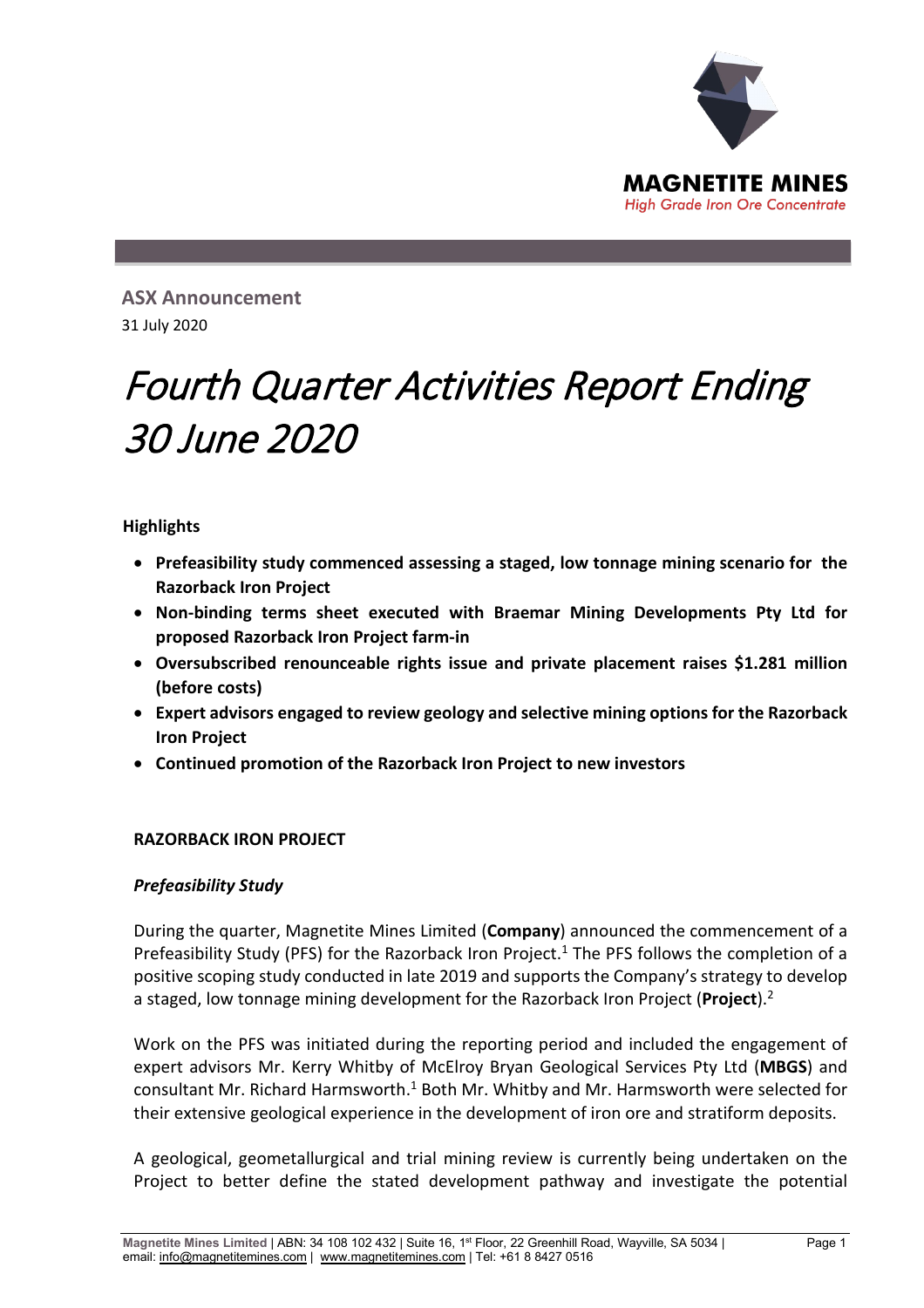application of more selective mining techniques to the Project. A selective mining approach would exploit laterally continuous horizons of high grade magnetite mineralisation within the existing 2012 JORC resource together with the use of NextOre's magnetic resonance ore sorting technology<sup>3</sup>. If successful, selective mining is expected to result in increased head grades for the concentrator. Further definition of this approach will better define the development pathway of the Project before scaling up option generation and assessment as part of the prefeasibility study.

The selective mining and geometallurgical studies are ongoing and are largely based on the considerable existing database as defined by extensive past drilling and metallurgical studies completed to date, representing a cost effective exercise in further improving project economics.



Figure 1. Outcropping ore body at the Razorback Iron Project.

# **CORPORATE**

# *Braemar Mining Developments Pty Ltd Farm-In Proposal*

On the 15 April 2020, the Company received a non-binding indicative farm-in proposal from Braemar Mining Developments Pty Limited (**BMD**), a Company founded by RFC Ambrian Group Limited.

On 15 June 2020, the Company announced that following further constructive negotiations with BMD, the parties had agreed in principle on the material terms of the farm-in offer and executed a non-binding term sheet with BMD.

The BMD farm in arrangement would be staged and based on BMD funding a bulk ore sorting trial and then a Pre-feasibility Study (**PFS**) over the Razorback Project to earn a 49.99% interest. The subsequent Bankable Feasibility Study (**BFS**) stage can be co-funded at the Company's election. This means that the Company will retain a majority interest in the Razorback Iron Ore Project with a final interest of at least 50.01% if the Company chooses to exercise its co-funding rights through the proposed stages.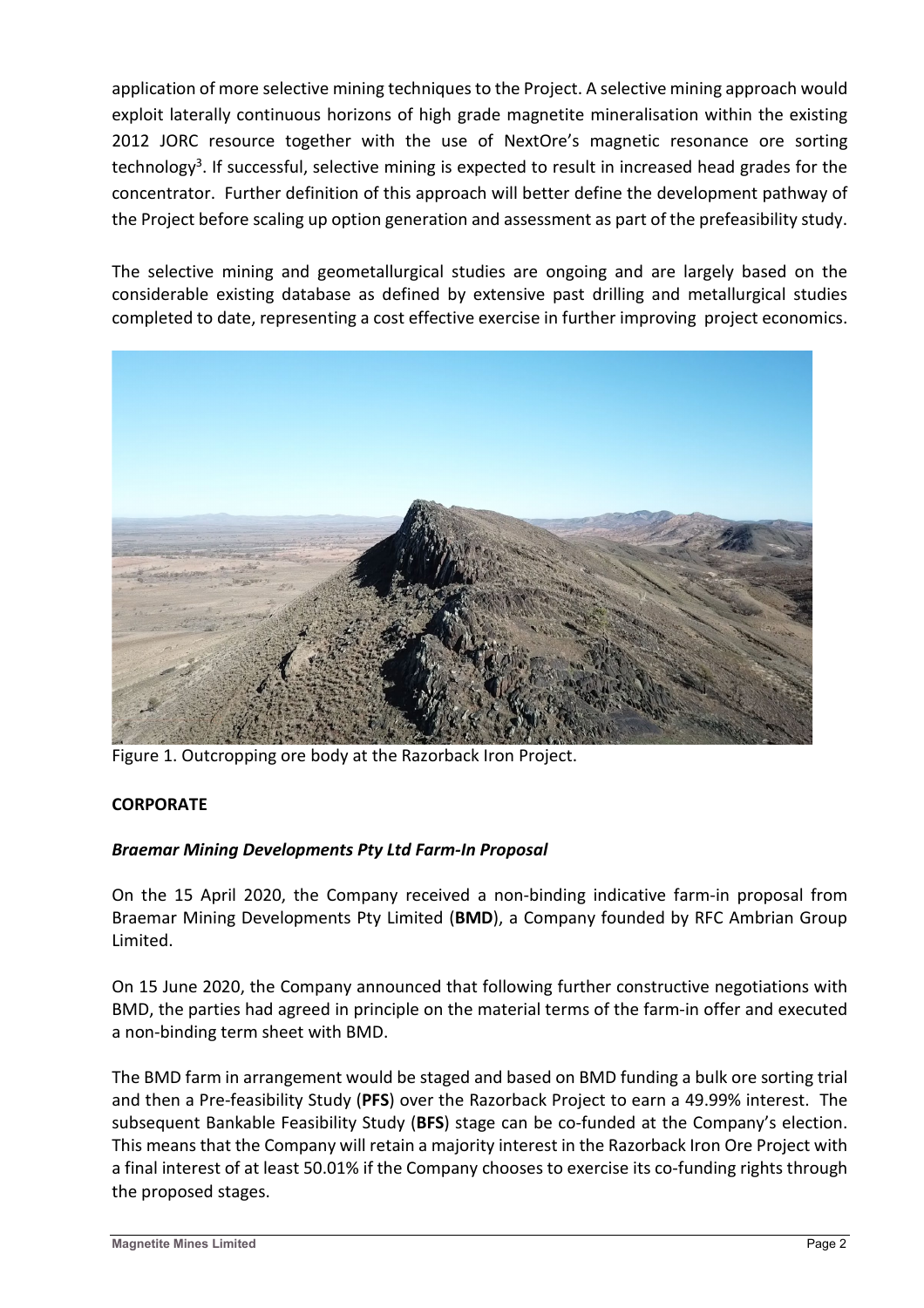Under the terms of the offer, BMD proposed to farm in to the Razorback Iron Ore Project, (comprising of EL6353, E6126 and EL6126) (Project) by spending up to A\$20 million and through completing a number of activities using its own internal and external resources (**Farm-in**).

The Farm-in is proposed to be undertaken in 3 stages, with BMD to fund:

- Stage 1 Commencement of PFS & NextOre trial BMD can earn up to 30% interest if BMD spends \$5 million on the Project, and completes the NextOre trial, including commercial testing of the NextOre Technology pursuant to the Exclusivity Agreement announced on 25 October 2019.
- Stage 2 Completion of PFS BMD can earn a further 19.99% interest if BMD spends a further \$5 million on the Project, in Stage 2 with the intent to complete a PFS. The Company would have the right to fund up to 50% of the Stage 2 PFS work (subject to BMD's agreement); and
- Stage 3 Completion of BFS The BFS can either be co-funded, in which case MGT retains a 50.01% interest, or BMD can earn up to an additional 20.01% interest if BMD sole funds a further \$10 million by funding a bankable feasibility study (BFS) on the Project.

# *Capital Raising – Renounceable Rights Issue & Placement*

During the quarter the Company announced the results of a renounceable pro-rata rights issue to eligible shareholders (**Rights Issue**) which closed on Tuesday 21 April 2020, oversubscribed after taking into account the demand for possible shortfall.

Strong support from the directors, existing shareholders and new investors resulted in the Company receiving valid entitlements for shares, raising approximately \$857,637 (before costs) and representing a 71% take up under the Rights Issue.

The maximum number of New Shares that were available to be issued was 1,206,134,287 leaving a shortfall of 348,497,547 shares (Shortfall Securities). Applications from existing shareholders for additional shares, when combined with the high demand from new investors to participate in any shortfall, led to the total demand for Shortfall Securities far exceeding the number of Shortfall Securities available.

To accommodate some of this demand, the Company agreed to undertake an additional private placement (Additional Placement). The Additional Placement, to unrelated sophisticated investors was issued on the same terms as the Rights Issue for shares to raise an additional \$75,000 (before costs) using a portion of the Company's capacity available under Listing Rule 7.1. The funds raised from the Additional Placement will be used for general working capital purposes.

Funds raised by the Rights Issue and Additional Placement total approximately \$1.281 million (before costs) will be used to commence work as part of the pre-feasibility study phase and to seek strategic partners for the Razorback Iron Project, for general corporate and promotional expenses, for working capital and the costs of the Rights Issue.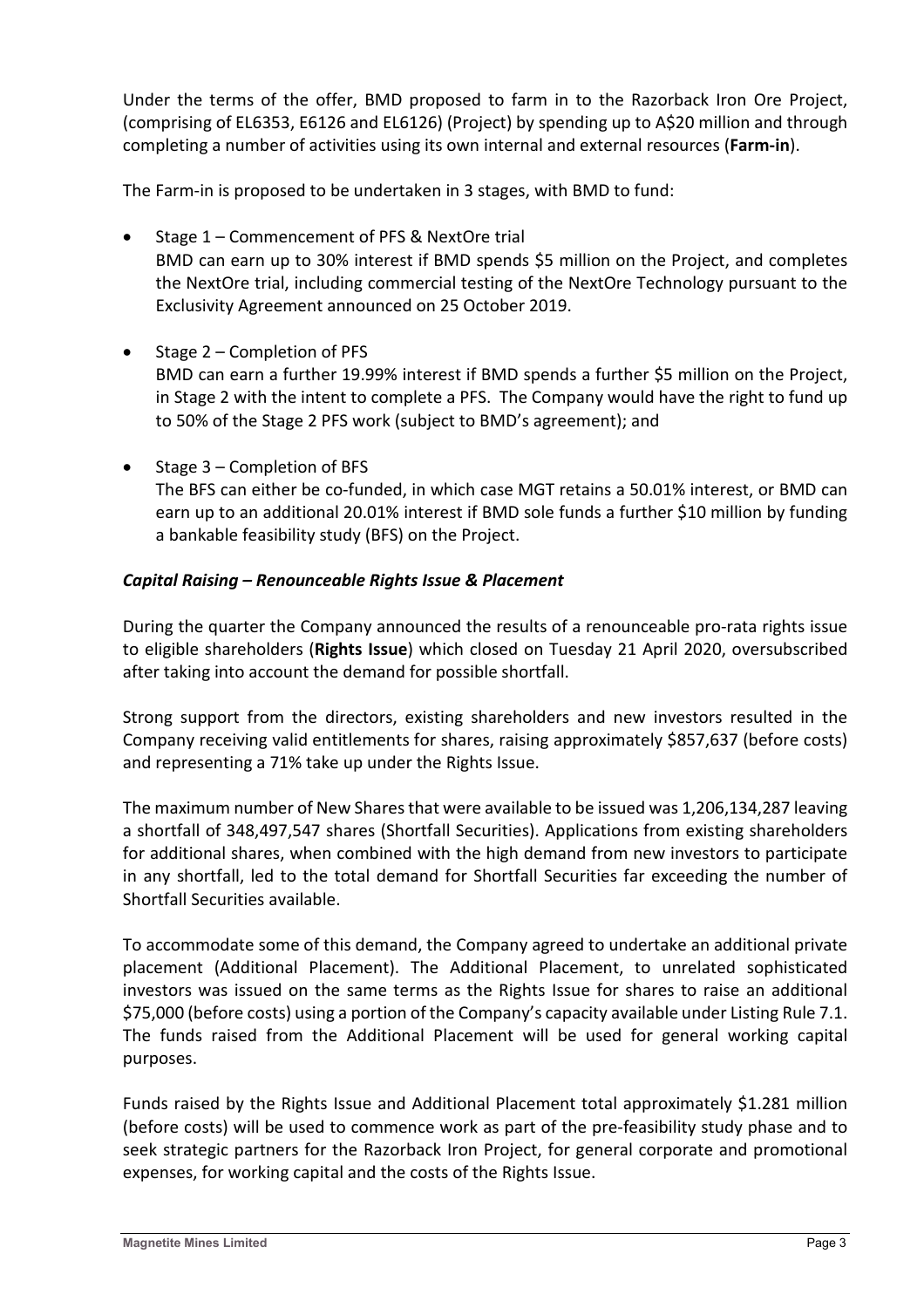#### *Management Changes*

The Magnetite Mines Remuneration Committee met on 30 June 2020 and subsequently in July 2020 to review director and senior executive remuneration. The Committee's last meeting prior to this was held in 2013. The Remuneration Policy [\(https://magnetitemines.com/corporate/\)](https://magnetitemines.com/corporate/) of the company is for the aggregate compensation of non-executive directors to be approved by shareholders and the manner in which it is apportioned amongst directors is reviewed annually. The Board may grant options to non-executive directors. The grant of the options is designed to attract and retain suitably qualified non-executive directors. For executive compensation, the objective is for the Company to reward executives with a level and mix of compensation commensurate with their position and responsibilities within the Company so as to reward executives against targets set by to appropriate benchmarks and to remunerate fairly and responsibly. Remuneration details are disclosed in the Annual Report. In determining the level and make-up of executive remuneration, the Remuneration Committee will review individual performance, relevant comparative compensation in the market and internally and, where appropriate, external advice on policies and practices.

Since the departure of the Chief Executive Officer (CEO) in September 2018, the board has taken on the duties and responsibilities of the CEO as follows:

- 1. Mr Peter Schubert was appointed a Non-Executive Director on 17 December 2015, then appointed as an Executive Director - Investor Relations and Capital Development and subsequently as Executive Chairman and executed a new employment agreement in January 2017 to reflect his full time position.
- 2. Mr Frank DeMarte is Executive Director of Company since 2004 and was re-employed as the Company's Company Secretary and Chief Financial Officer (CFO) on 20 August 2013 but has not executed a new employment agreement to reflect his expanded part-time role.
- 3. Mr Mark Eames was appointed a Director on 11 March 2020. In addition to his roles as a Non-Executive Director, he provides consulting services to assist the company with the development of the Razorback Project.

All of the previous Compensation arrangements for Executives, Non-Executives and key management personnel have been disclosed in Remuneration Report section of the Company's Annual Report.

Following a review of the Company's present circumstances and its corporate strategy going forward, the Company's Remuneration Committee has, after due consideration, resolved the following changes:

- 1. There will be no change to the remuneration of Non-Executive Directors who are receiving a base fee of \$50,000 per annum.
- 2. Mr Schubert's existing employment agreement will be amended to reflect his expanded duties going forward which will include strategic management, fundraising and leadership of the business as well as investor relations and his base salary will be increased from \$100,000 to \$175,000 per annum.
- 3. Mr DeMarte has advised the board that he will resign from his role as an Executive Director effective from the date of this announcement and that he will continue his part time role as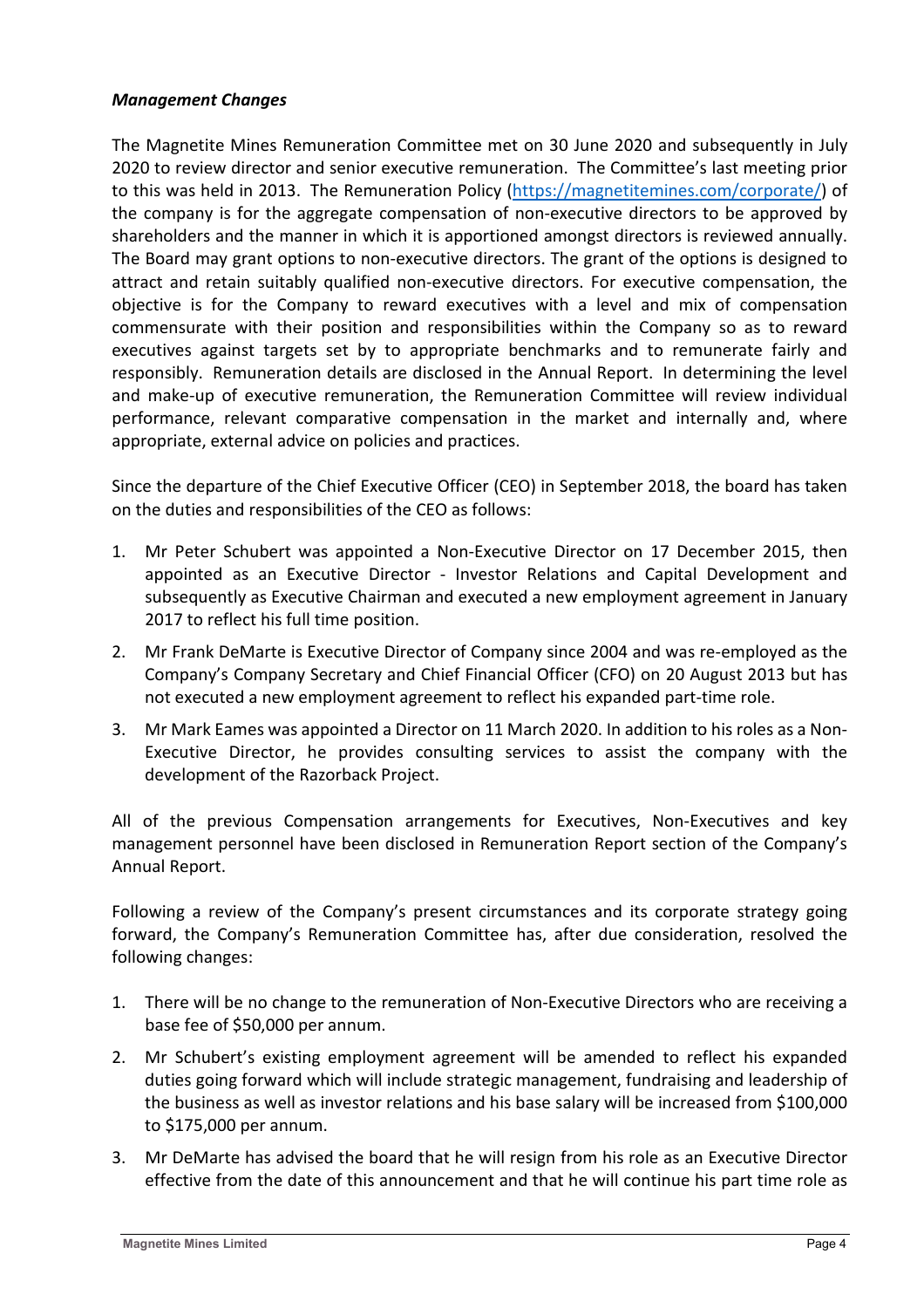Company Secretary and CFO and his base salary will be increased from \$90,000 to \$130,000 per annum.

4. There is no proposal for further cash incentive payments for executives, although the Board may recommend that options are awarded in future to ensure alignment of incentives.

The Board believes that this long overdue reassessment will set the Company up for the future while still providing an aggregate Board and senior executive compensation that is much lower than the Company's peers.

# *Marketing*

Marketing of the Project continues following the positive Scoping Study and announcement of the commencement of the Prefeasibility Study. The COVID-19 pandemic and associated travel restrictions has resulted in some difficulty in direct marketing of the Project however discussions with potential investors using alternative methods have continued.

Mr Peter Schubert, Chairman said:

*"We are making substantial progress towards a compelling development pathway for the Razorback Iron Project. The Scoping Study last year redefined our approach, focussing on a staged, low capital strategy producing a high grade product. This potential is starting to be recognised,*  with strong support via a capital raising from existing and new investors. Together with the farm*in proposal from BMD, it demonstrates the credibility of the Project as an investment proposition.*

*During this quarter, we started work that has the potential to further transform the project outcomes. The combined application of selective mining and ore-sorting technology to our project offers the potential to deliver much higher iron ore grade, representing another step in bringing a more tangible low-tonnage, staged Razorback development to fruition."*

This report has been authorised for release to the market by the board.

For further information contact:

Peter Schubert Frank DeMarte +61 416 375 346 +61 419 908 795

Executive Chairman Executive Director & Company Secretary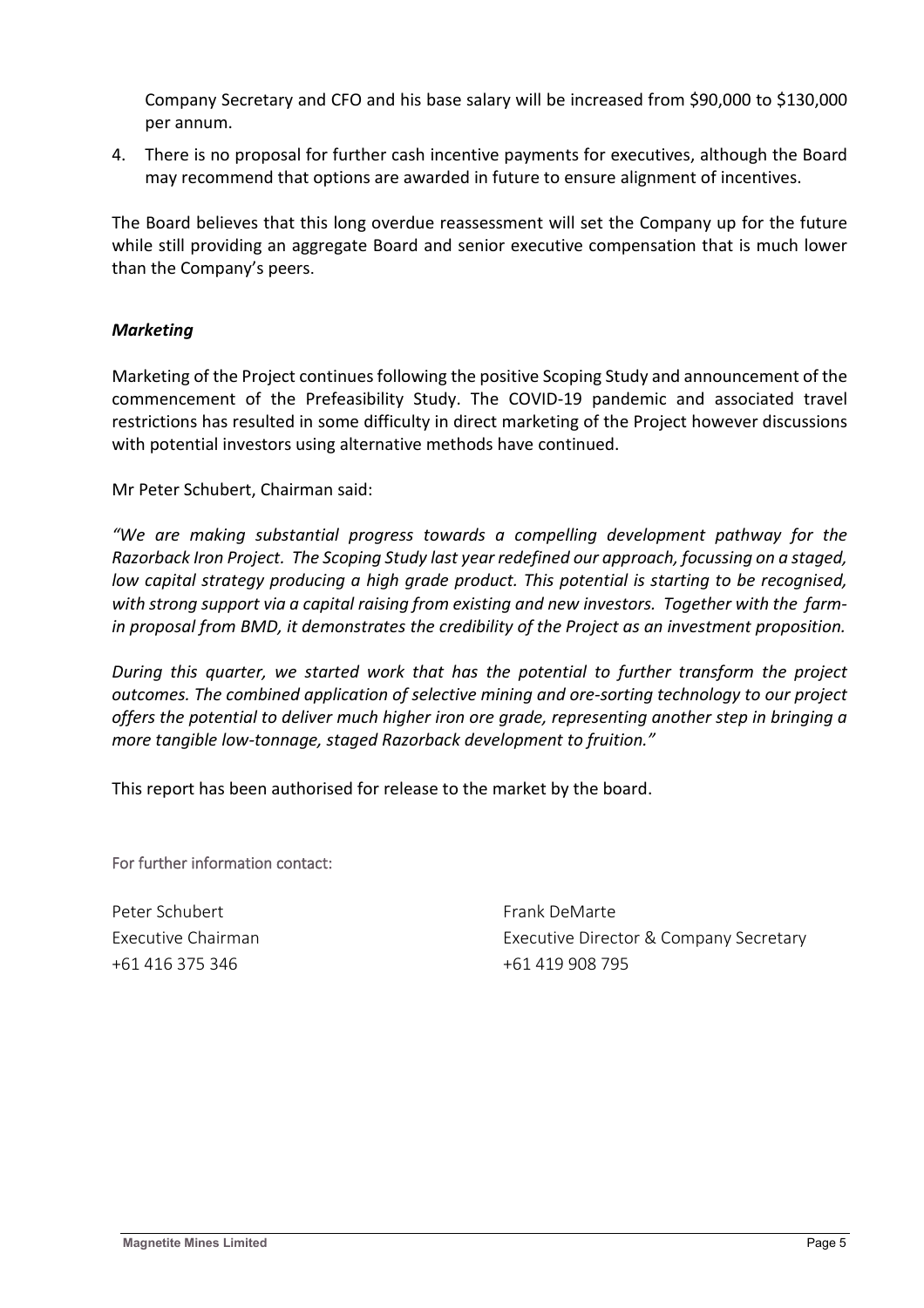# **ABOUT THE RAZORBACK IRON PROJECT**

The Razorback Iron Project (Project) is a magnetite iron ore deposit capable of producing a high grade iron ore concentrate product for use in steel production. The Project is 100% owned and operated by the ASX listed Magnetite Mines Limited (ASX: MGT).

With a defined 2012 JORC resource of 3.9Bt Iron Ore<sup>7</sup>, the Razorback Iron Project consists of two very large magnetite iron ore deposits, the Razorback and the Ironback Hill deposits hosted in the Braemar Iron Formation. It is located 240 NE of Adelaide, South Australia, near the regional town of Yunta in arid, low intensity pastoral country.

The large resource base is held within five 100% owned and operated tenements totalling 1,690 square kilometres. The Project is situated 45km from open-user rail, 100km from the power grid and 200 $km$  to existing deep water ports.<sup>2</sup>

Magnetite Mines has completed a scoping study into a low cost, staged development using existing infrastructure and simple magnetic processing to produce a high grade concentrate at competitive capital and operating cost. The Company has commenced planning a Pre-feasibility Study(PFS) in 2020 to progress the low cost development.2

In parallel, the Company has exclusivity over a new technology developed by CSIRO in Australia for magnetic resonance ore sorting.<sup>8</sup> This technology has the potential to substantially enhance the project's competitiveness and efficiency and will be investigated as part of the PFS.<sup>3</sup>

# **ABOUT MAGNETITE MINES LIMITED**

Magnetite Mines Limited is a development stage mineral exploration company advancing the Razorback Iron Project located in the Braemar Iron Province of north-east South Australia.

| <b>Directors</b>  |                                                 |
|-------------------|-------------------------------------------------|
| Peter Schubert    | <b>Executive Chairman</b>                       |
| Frank DeMarte     | <b>Executive Director and Company Secretary</b> |
| <b>Mark Eames</b> | Non-Executive Director                          |
| Malcom Randal     | Non-Executive Director                          |

#### References:

- 1. ASX Announcement 18/06/2020 Commencement of PFS and Appointment of Expert Advisors
- 2. ASX Announcement 07/11/2019 Positive Razorback Scoping Study Results
- 3. ASX Announcement 11/12/2019 Ore Sorting Update Technical Release
- 4. ASX Announcement 15/04/2020 Receipt of Proposal for Razorback Iron Project Farm-In
- 5. ASX Announcement 15/06/2020 Update on Razorback Farm-In Offer
- 6. ASX Announcement 23/04/2020 Results of Renounceable Rights Issue & Private Placement
- 7. ASX Announcement 12/11/18 Razorback Iron Project JORC 2012 Update
- 8. ASX Announcement 25/10/19 Ore Sorting Technology Exclusivity Secured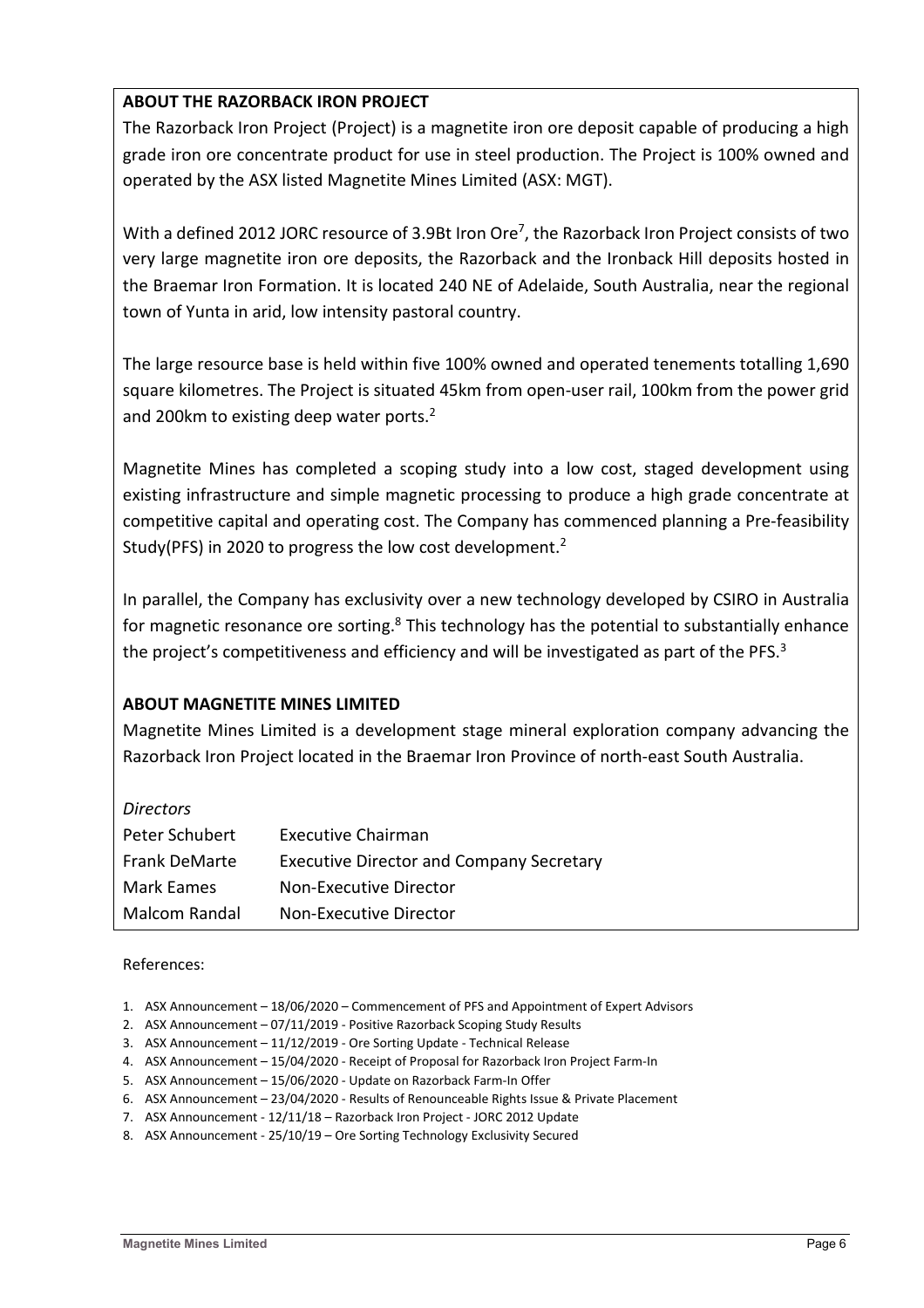# **Appendix 5B**

# **Mining exploration entity or oil and gas exploration entity quarterly cash flow report**

| Name of entity                           |              |  |  |
|------------------------------------------|--------------|--|--|
| MAGNETITE MINES LIMITED                  |              |  |  |
| ABN<br>Quarter ended ("current quarter") |              |  |  |
| 34 108 102 432                           | 30 June 2020 |  |  |

| <b>Consolidated statement of cash flows</b> |                                                   | <b>Current quarter</b><br>\$A'000 | Year to date<br>$(12$ months)<br>\$A'000 |
|---------------------------------------------|---------------------------------------------------|-----------------------------------|------------------------------------------|
| 1.                                          | Cash flows from operating activities              |                                   |                                          |
| 1.1                                         | Receipts from customers                           |                                   |                                          |
| 1.2                                         | Payments for                                      |                                   |                                          |
|                                             | exploration & evaluation (if expensed)<br>(a)     | (1)                               | (3)                                      |
|                                             | development<br>(b)                                |                                   |                                          |
|                                             | production<br>(c)                                 |                                   |                                          |
|                                             | staff costs<br>(d)                                | (116)                             | (450)                                    |
|                                             | administration and corporate costs<br>(e)         | (57)                              | (321)                                    |
| 1.3                                         | Dividends received (see note 3)                   |                                   |                                          |
| 1.4                                         | Interest received                                 |                                   | 5                                        |
| 1.5                                         | Interest and other costs of finance paid          | (50)                              | (180)                                    |
| 1.6                                         | Income taxes paid                                 |                                   |                                          |
| 1.7                                         | Government grants and tax incentives              |                                   | 20                                       |
| 1.8                                         | Other - COVID-19 Cashflow boost                   | 50                                | 50                                       |
| 1.9                                         | Net cash from / (used in) operating<br>activities | (174)                             | (879)                                    |

| 2.  |                                 | Cash flows from investing activities      |      |       |
|-----|---------------------------------|-------------------------------------------|------|-------|
| 2.1 | Payments to acquire:            |                                           |      |       |
|     | entities<br>(a)                 |                                           |      |       |
|     | tenements<br>(b)                |                                           |      |       |
|     | (C)                             | property, plant and equipment             |      |       |
|     | (d)                             | exploration & evaluation (if capitalised) | (99) | (336) |
|     | investments<br>(e)              |                                           |      |       |
|     | other non-current assets<br>(f) |                                           |      |       |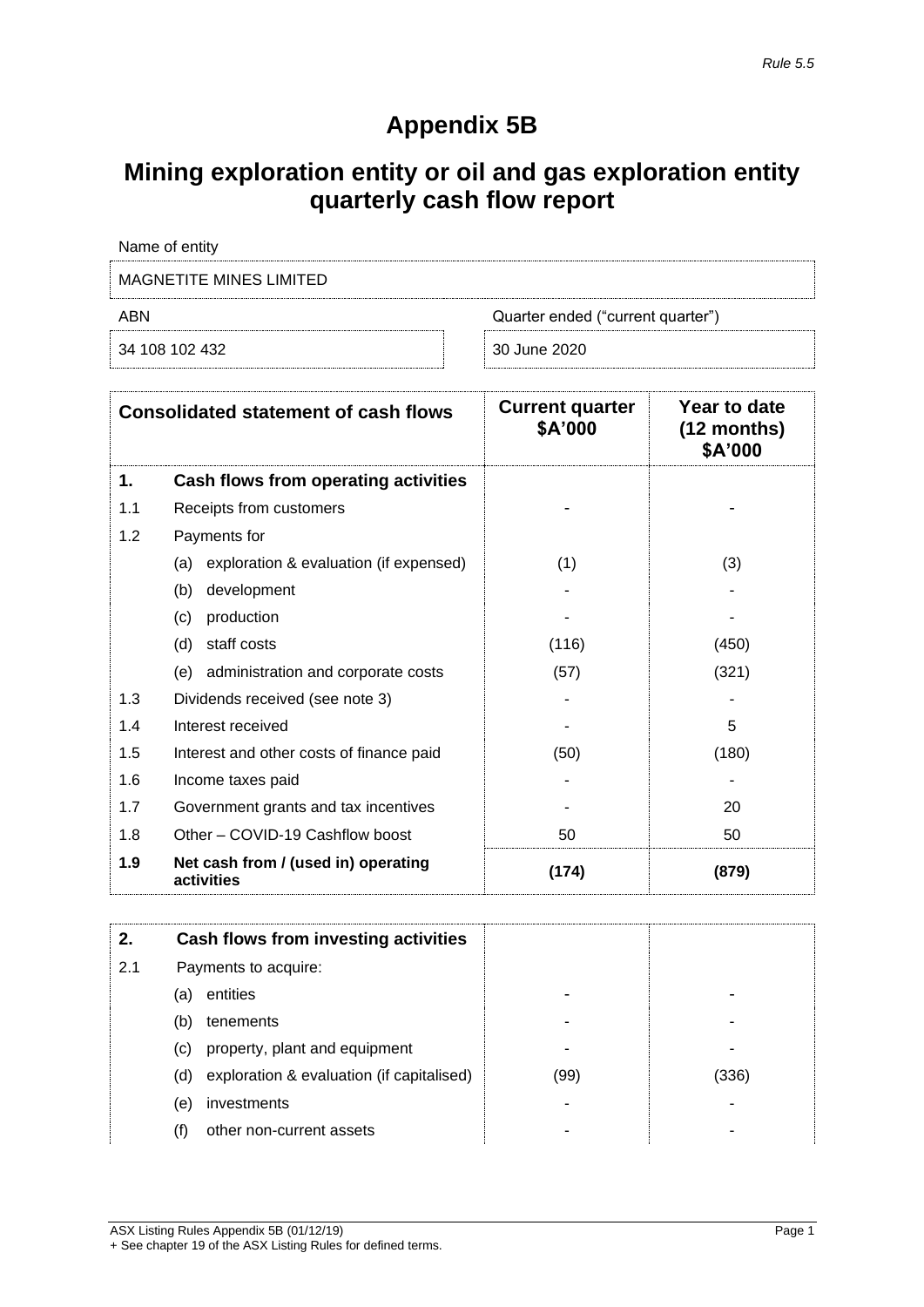|     | <b>Consolidated statement of cash flows</b>       | <b>Current quarter</b><br>\$A'000 | Year to date<br>$(12$ months)<br>\$A'000 |
|-----|---------------------------------------------------|-----------------------------------|------------------------------------------|
| 2.2 | Proceeds from the disposal of:                    |                                   |                                          |
|     | entities<br>(a)                                   |                                   |                                          |
|     | (b)<br>tenements                                  |                                   |                                          |
|     | property, plant and equipment<br>(c)              |                                   | 6                                        |
|     | (d)<br>investments                                |                                   |                                          |
|     | other non-current assets<br>(e)                   |                                   |                                          |
| 2.3 | Cash flows from loans to other entities           |                                   |                                          |
| 2.4 | Dividends received (see note 3)                   |                                   |                                          |
| 2.5 | Other (provide details if material)               |                                   |                                          |
| 2.6 | Net cash from / (used in) investing<br>activities | (99)                              | (330)                                    |

| 3.   | Cash flows from financing activities                                                       |         |       |
|------|--------------------------------------------------------------------------------------------|---------|-------|
| 3.1  | Proceeds from issues of equity securities<br>(excluding convertible debt securities)       | 1,281   | 1,894 |
| 3.2  | Proceeds from issue of convertible debt<br>securities                                      |         |       |
| 3.3  | Proceeds from exercise of options                                                          |         |       |
| 3.4  | Transaction costs related to issues of equity<br>securities or convertible debt securities | (157)   | (181) |
| 3.5  | Proceeds from borrowings                                                                   |         | 200   |
| 3.6  | Repayment of borrowings                                                                    | (100)   | (100) |
| 3.7  | Transaction costs related to loans and<br>borrowings                                       |         |       |
| 3.8  | Dividends paid                                                                             |         |       |
| 3.9  | Other – unsecured loan facility                                                            |         |       |
| 3.10 | Net cash from / (used in) financing<br>activities                                          | (1,024) | 1,813 |

|     | Net increase / (decrease) in cash and<br>cash equivalents for the period |       |       |
|-----|--------------------------------------------------------------------------|-------|-------|
| 4.1 | Cash and cash equivalents at beginning of<br>period                      | 80    | 227   |
| 4.2 | Net cash from / (used in) operating<br>activities (item 1.9 above)       | (174) | (879) |
| 4.3 | Net cash from / (used in) investing activities<br>(item 2.6 above)       | (99)  | (330) |
| 4.4 | Net cash from / (used in) financing activities<br>item 3.10 above)       | 1.024 | 1,813 |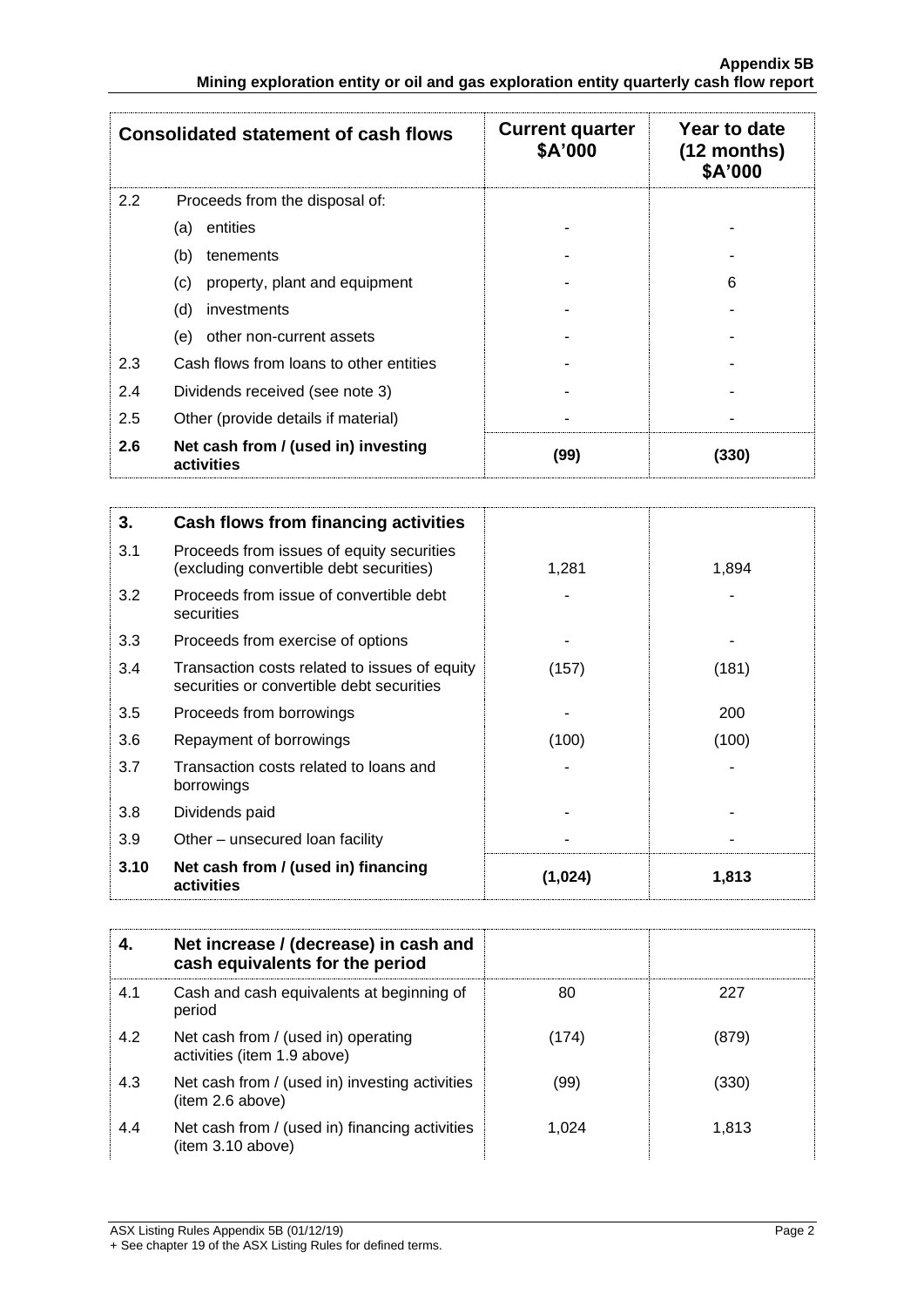|     | <b>Consolidated statement of cash flows</b>          | <b>Current quarter</b><br>\$A'000 | Year to date<br>$(12$ months)<br>\$A'000 |
|-----|------------------------------------------------------|-----------------------------------|------------------------------------------|
| 4.5 | Effect of movement in exchange rates on<br>cash held |                                   |                                          |
| 4.6 | Cash and cash equivalents at end of<br>period        | 831                               | 831                                      |

| 5.  | Reconciliation of cash and cash<br>equivalents<br>at the end of the quarter (as shown in the<br>consolidated statement of cash flows) to the<br>related items in the accounts | <b>Current quarter</b><br>\$A'000 | <b>Previous quarter</b><br>\$A'000 |
|-----|-------------------------------------------------------------------------------------------------------------------------------------------------------------------------------|-----------------------------------|------------------------------------|
| 5.1 | <b>Bank balances</b>                                                                                                                                                          | 331                               | 80                                 |
| 5.2 | Call deposits                                                                                                                                                                 | 500                               |                                    |
| 5.3 | <b>Bank overdrafts</b>                                                                                                                                                        |                                   |                                    |
| 5.4 | Other (provide details)                                                                                                                                                       | $\overline{\phantom{0}}$          |                                    |
| 5.5 | Cash and cash equivalents at end of<br>quarter (should equal item 4.6 above)                                                                                                  | 831                               | 80                                 |

#### **6. Payments to related parties of the entity and their associates**

- 6.1 Aggregate amount of payments to related parties and their associates included in item 1
- 6.2 Aggregate amount of payments to related parties and their associates included in item 2

Note: if any amounts are shown in items 6.1 or 6.2, your quarterly activity report must include a description of, and an explanation for, such payments

**Current quarter \$A'000** - -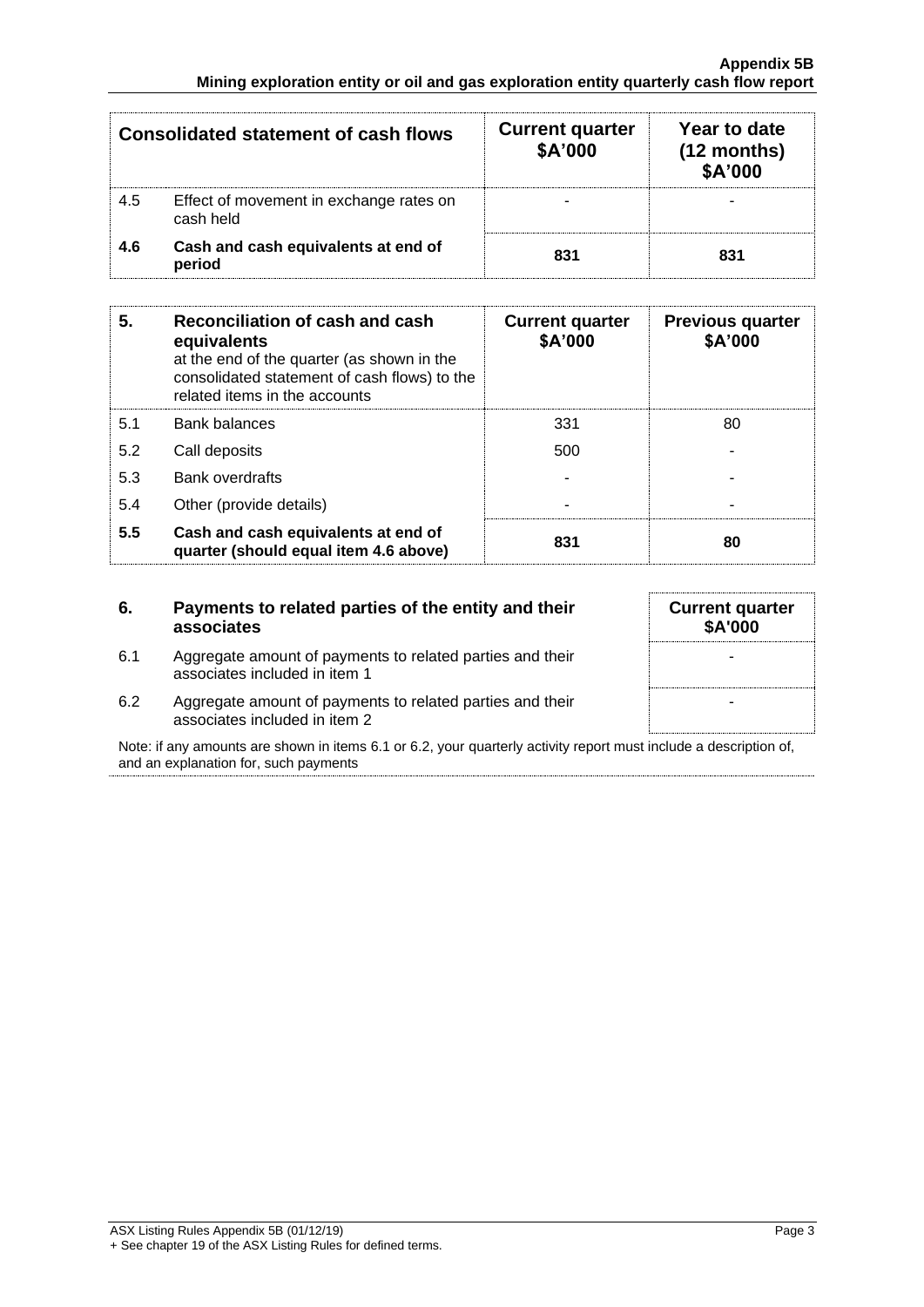#### **7. Financing facilities** *Note: the term "facility' includes all forms of financing arrangements available to the entity. Add notes as necessary for an understanding of the sources of finance available to the entity.* 7.1 Loan facilities 7.2 Credit standby arrangements

- 7.3 Other (please specify)
- **7.4 Total financing facilities**

| <b>Total facility</b><br>amount at quarter<br>end<br>\$A'000 | Amount drawn at<br>quarter end<br>\$A'000 |
|--------------------------------------------------------------|-------------------------------------------|
| 100                                                          | 100                                       |
|                                                              |                                           |
|                                                              |                                           |
|                                                              |                                           |

| 7.5 | Unused financing facilities available at quarter end                                                                                                                                                                                                                                                                                                 |
|-----|------------------------------------------------------------------------------------------------------------------------------------------------------------------------------------------------------------------------------------------------------------------------------------------------------------------------------------------------------|
| 7.6 | Include in the box below a description of each facility above, including the lender, interest<br>rate, maturity date and whether it is secured or unsecured. If any additional financing<br>facilities have been entered into or are proposed to be entered into after quarter end,<br>include a note providing details of those facilities as well. |
|     | On 16 September 2019, Mr Peter Schubert, the Company's Executive Chairman, provided the<br>Company with an unsecured loan of \$200,000 (Loan) pursuant to a Convertible Loan Agreement to                                                                                                                                                            |

of \$200,000 (Loan) pursuant to a Convertible Loan Agr assist the Company with its general working capital requirements (see announcements to ASX on 16 September 2019 and 17 March 2020). On 16 March 2020, the parties agreed that the repayment date under the Convertible Loan Agreement was extended to 16 September 2020 (or such later date as may be further agreed by the parties in writing). An interest payment of \$5,123.29 was paid on 23 March 2020 and on 4 May 2020, the Company made a partial repayment of \$100,000 off the loan.

| 8.  | Estimated cash available for future operating activities                     | \$A'000 |
|-----|------------------------------------------------------------------------------|---------|
| 8.1 | Net cash from / (used in) operating activities (Item 1.9)                    | (174)   |
| 8.2 | Capitalised exploration & evaluation (Item 2.1(d))                           | (99)    |
| 8.3 | Total relevant outgoings (Item $8.1$ + Item $8.2$ )                          | (273)   |
| 8.4 | Cash and cash equivalents at quarter end (Item 4.6)                          | 831     |
| 8.5 | Unused finance facilities available at quarter end (Item 7.5)                |         |
| 8.6 | Total available funding (Item $8.4$ + Item $8.5$ )                           | 831     |
| 8.7 | Estimated quarters of funding available (Item 8.6 divided by<br>Item $8.3$ ) | 3.04    |

- 8.8 If Item 8.7 is less than 2 quarters, please provide answers to the following questions:
	- 1. Does the entity expect that it will continue to have the current level of net operating cash flows for the time being and, if not, why not?

Answer: Not applicable

2. Has the entity taken any steps, or does it propose to take any steps, to raise further cash to fund its operations and, if so, what are those steps and how likely does it believe that they will be successful?

Answer: Not applicable

3. Does the entity expect to be able to continue its operations and to meet its business objectives and, if so, on what basis?

Answer: Not applicable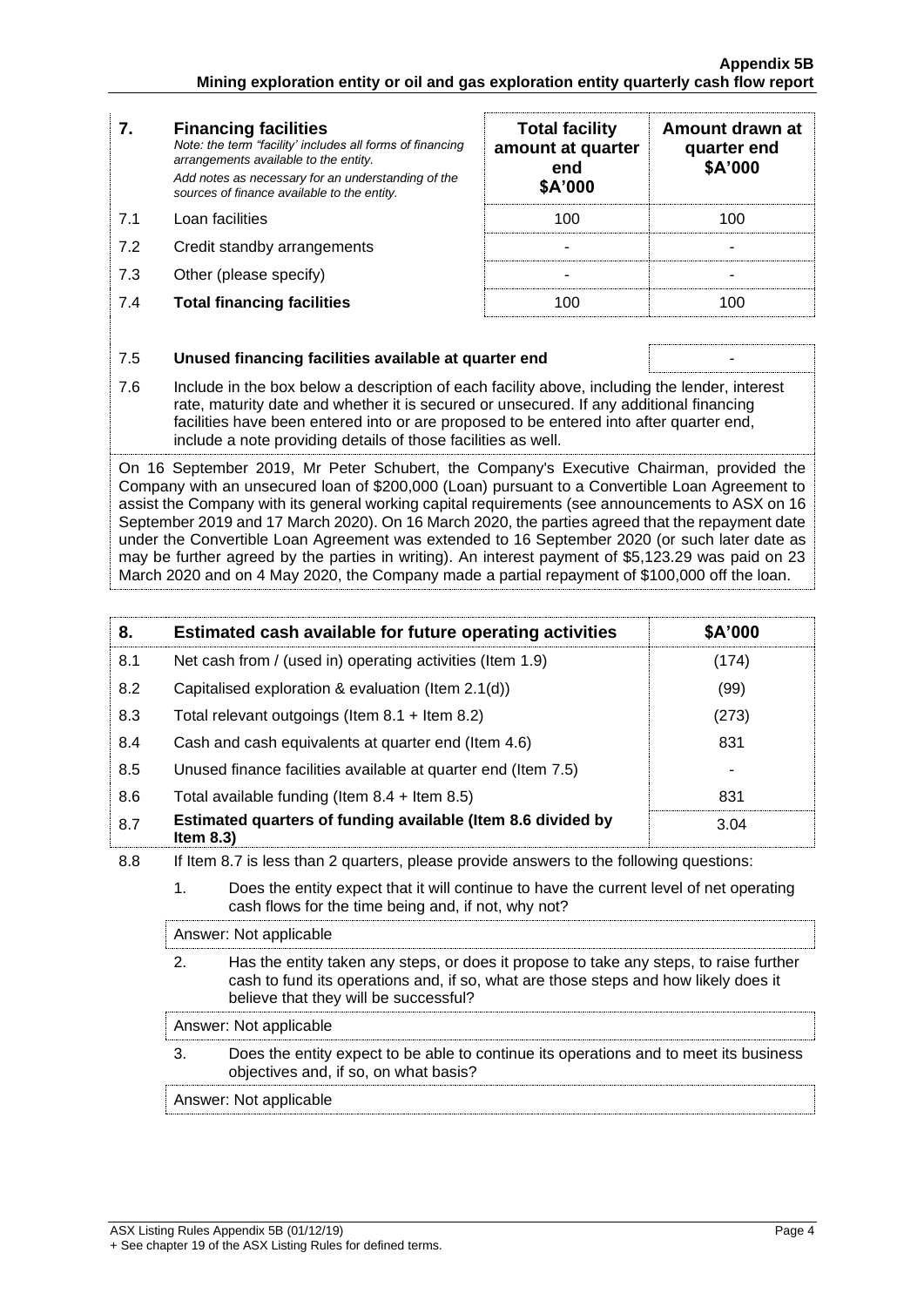#### **Compliance statement**

- 1 This statement has been prepared in accordance with accounting standards and policies which comply with Listing Rule 19.11A.
- 2 This statement gives a true and fair view of the matters disclosed.

Date: 31 July 2020

This report has been authorised for release to the market by the board.

#### **Notes**

- 1. This quarterly cash flow report and the accompanying activity report provide a basis for informing the market about the entity's activities for the past quarter, how they have been financed and the effect this has had on its cash position. An entity that wishes to disclose additional information over and above the minimum required under the Listing Rules is encouraged to do so.
- 2. If this quarterly cash flow report has been prepared in accordance with Australian Accounting Standards, the definitions in, and provisions of, *AASB 6: Exploration for and Evaluation of Mineral Resources* and *AASB 107: Statement of Cash Flows* apply to this report. If this quarterly cash flow report has been prepared in accordance with other accounting standards agreed by ASX pursuant to Listing Rule 19.11A, the corresponding equivalent standards apply to this report.
- 3. Dividends received may be classified either as cash flows from operating activities or cash flows from investing activities, depending on the accounting policy of the entity.
- 4. If this report has been authorised for release to the market by your board of directors, you can insert here: "By the board". If it has been authorised for release to the market by a committee of your board of directors, you can insert here: "By the [*name of board committee* – *eg Audit and Risk Committee*]". If it has been authorised for release to the market by a disclosure committee, you can insert here: "By the Disclosure Committee".
- 5. If this report has been authorised for release to the market by your board of directors and you wish to hold yourself out as complying with recommendation 4.2 of the ASX Corporate Governance Council's *Corporate Governance Principles and Recommendations*, the board should have received a declaration from its CEO and CFO that, in their opinion, the financial records of the entity have been properly maintained, that this report complies with the appropriate accounting standards and gives a true and fair view of the cash flows of the entity, and that their opinion has been formed on the basis of a sound system of risk management and internal control which is operating effectively.